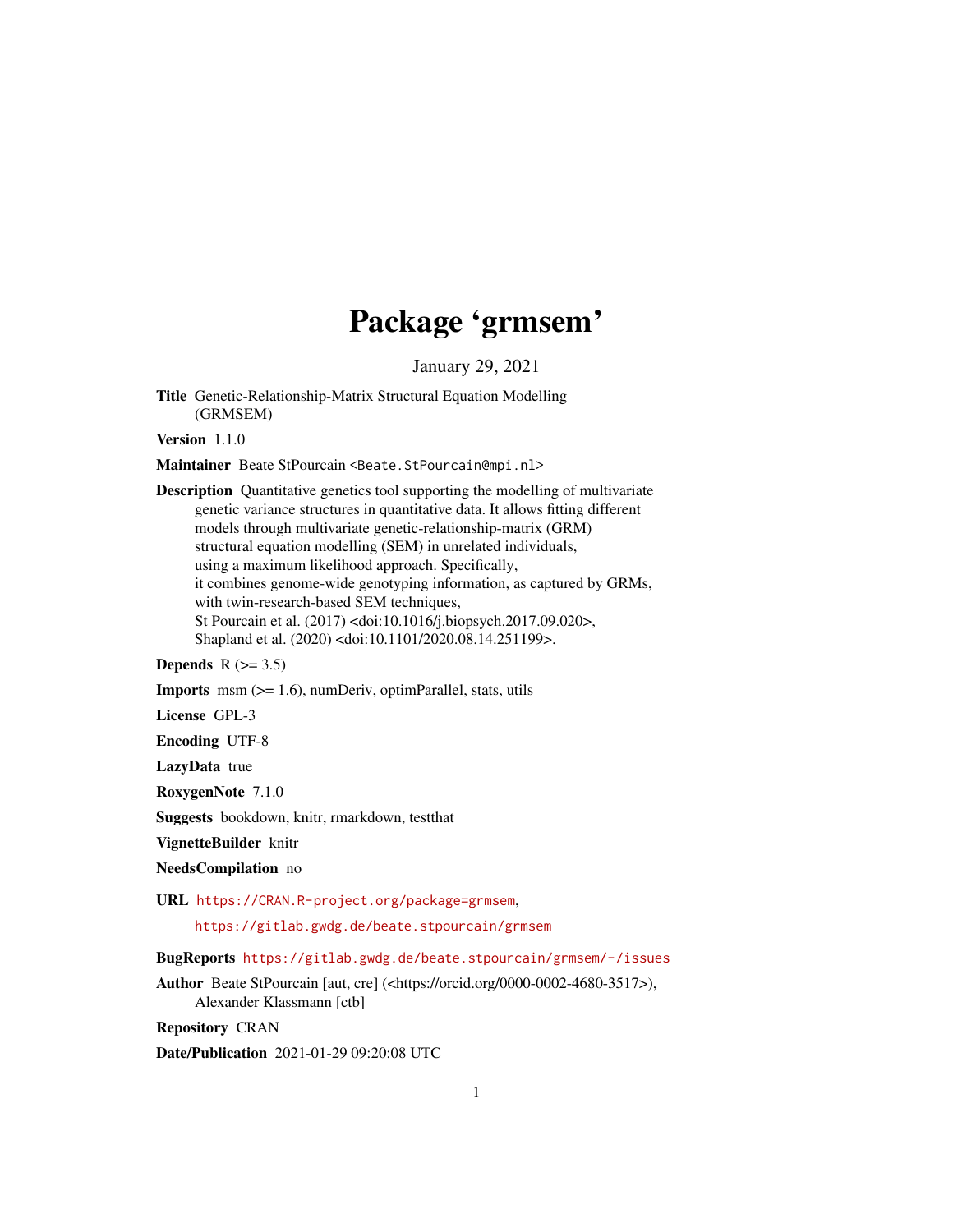## <span id="page-1-0"></span>R topics documented:

| Index | 14 |
|-------|----|
|       |    |
|       |    |
|       |    |
|       |    |
|       |    |
|       |    |
|       |    |
|       |    |
|       |    |
|       |    |
|       |    |

fit.large *Prefitted model: large data set*

## Description

A large quad-variate data set was simulated assuming an underlying Cholesky model, with 5000 observations per trait and high polygenicity (20,000 SNPs per genetic factor). Genetic trait variances were set to 0.30, 0.60, 0.60 and 0.70 respectively, and residual variances to 0.70, 0.40, 0.40 and 0.30. The data set is described in full, including genetic and residual covariances, in the vignette. A 4-variate Cholesky model was fitted to the data as described in the vignette and the output has been saved in fit.large.RData.

## Usage

fit.large

## Format

gsem.fit output (a list object)

model.in input parameters

formula fitted formula

model.fit optimisation output

model.out fitted gsem model

VCOV variance covariance matrix

k Number of phenotypes

n Number of observations across all phenotypes

n.obs Number of observations per phenotype

n.ind Number of individuals with at least one phenotype

model gsem model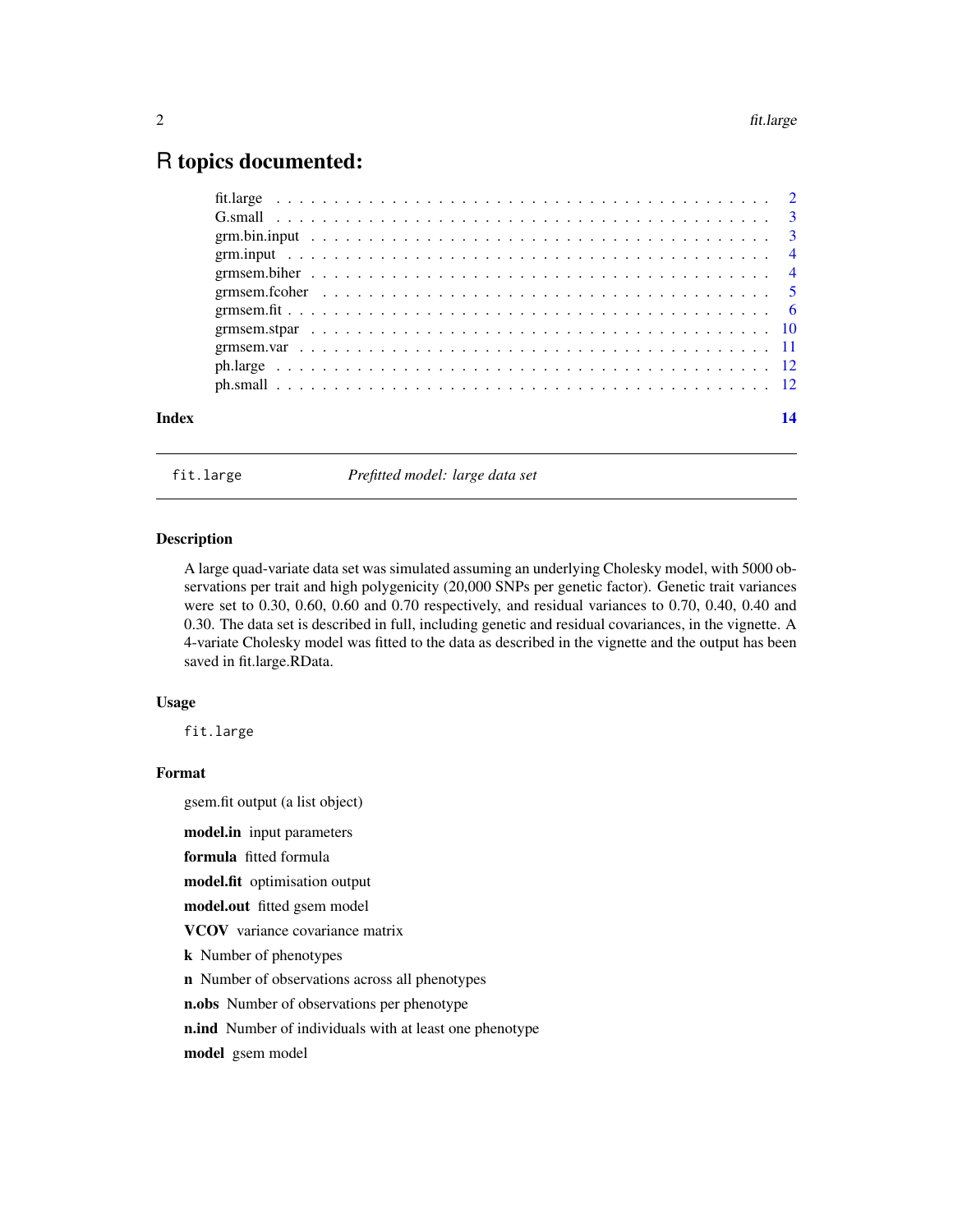#### <span id="page-2-0"></span>G.small 3

con constraint ph.nms phenotype names

G.small *Symmetric GRM data: small data set*

#### Description

A genetic relationship matrix for a small tri-variate data set was simulated assuming an underlying Cholesky model, with 100 observations per trait and low polygenicity (150 SNPs per genetic factor). Genetic trait variances were set to 0.30, 0.60, 0.60 and 0.70 respectively, and residual variances to 0.70, 0.40, 0.40 and 0.30. The data set is described in full, including genetic and residual covariances, in the vignette. The traits are influenced by three independent genetic factors (A1, A2 and A3, based on a 150 SNPs each) and three independent residual factors (E1, E2 and E3).

#### Usage

G.small

## Format

Symmetric GRM data frame with 100 rows and 100 columns (observations)

| grm.bin.input | grm import function |  |
|---------------|---------------------|--|
|               |                     |  |

## Description

This function imports genetic relationship matrices (GRMs) in binary format as e.g. stored by the GCTA software command gcta64 --grm test --make-grm-bin --out test

#### Usage

grm.bin.input(file, size = 4)

#### Arguments

| file | name of the binary grm file. No default.                                                |
|------|-----------------------------------------------------------------------------------------|
| size | byte size used (typically gcta uses 4). See eponymous parameter of function<br>readBin. |

#### Value

object of type matrix

grmsem.bin.input imports a binary GCTA GRM (.bin) file and transforms it into a symmetric matrix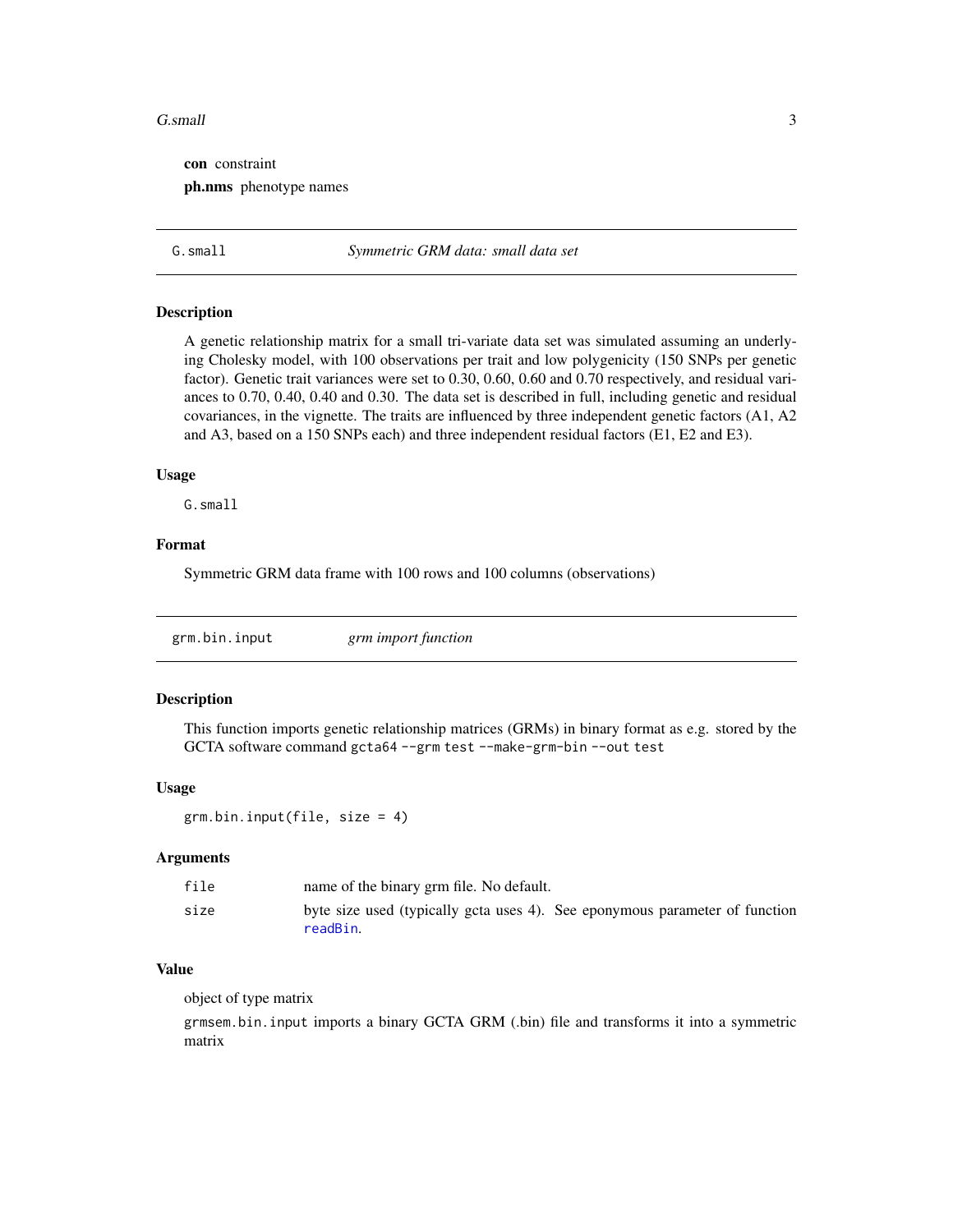<span id="page-3-0"></span>

## Description

This function imports genetic relationship matrices (GRMs) in gz format as e.g. stored by the GCTA software command gcta64 --grm test --make-grm-gz --out test

## Usage

```
grm.input(file)
```
## Arguments

file the name of the gz compressed grm file. No default.

## Value

grmsem.input imports a zipped GCTA GRM (.gz) file and transforms it into a symmetric matrix

grmsem.biher *grmsem bivariate heritability estimation function.*

## Description

This function estimates the bivariate heritability.

## Usage

grmsem.biher(ph, grmsem.var.out = NULL)

## Arguments

| - ph | Phenotype file as R data frame (columns: $>=2$ phenotypes, rows: ni individuals<br>in the same order as G). No default. |
|------|-------------------------------------------------------------------------------------------------------------------------|
|      | grmsem, var. out A grmsem, var object with unstandardised parameters (factor loadings). Default<br>NULL.                |

## Details

The grmsem.biher function estimates the bivariate heritability (DS, Cholesky, IP and IPC models) from the observed phenotype data and a grmsem.var object. All standard errors are derived with the Delta method.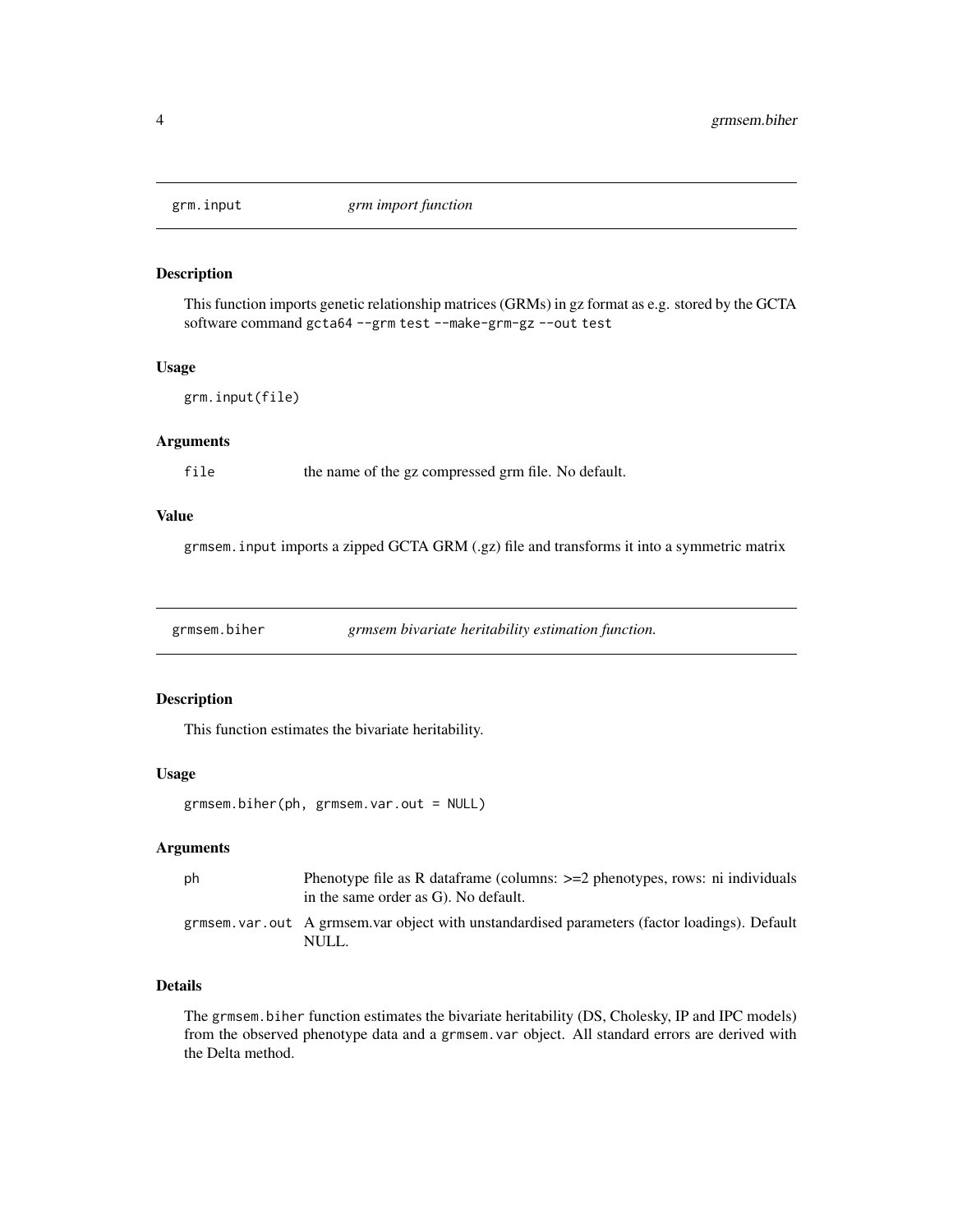## <span id="page-4-0"></span>grmsem.fcoher 5

### Value

grmsem.biher returns a list object consisting of the following matrices:

| <b>VPO</b>   | observed phenotypic variance/covariance matrix             |
|--------------|------------------------------------------------------------|
| VA           | estimated genetic variance                                 |
| <b>BIHER</b> | estimated bivariate heritability (off-diagonals): VA / VPO |
| BIHER.se     | standard error of estimated bivariate heritability         |
| BIHER.Z      | Z (wald) of estimated bivariate heritability               |
| BIHER.p      | p (Wald) of estimated bivariate heritability               |

#### Examples

#(runtime should be less than one minute)

out <- grmsem.fit(ph.small, G.small, LogL = TRUE, estSE = TRUE) var.out <- grmsem.var(out) grmsem.biher(ph.small, var.out)

| grmsem.fcoher |           |  | grmsem factorial co-heritability and co-environmentality estimation |  |
|---------------|-----------|--|---------------------------------------------------------------------|--|
|               | function. |  |                                                                     |  |

#### Description

This function estimates factorial co-heritabilities and factorial co-environmentalities.

#### Usage

```
grmsem.fcoher(grmsem.out = NULL)
```
#### Arguments

grmsem.out grmsem.fit or grmsem.stpar object. Default NULL.

#### Details

The grmsem.fcoher function can be used to estimate factorial co-heritabilities and factorial coenvironmentalities for models estimating latent variables (Cholesky, IP or IPC models), based on grmsem.fit or grmsem.stpar objects. The factorial co-heritability of a genetic factor m for trait t is the ratio of the genetic variance explained by factor m  $(A_m$ th) to the total genetic variance  $(A_t)$ : A\_mt / A\_t. The factorial co-environmentality of a residual factor n for trait t is the ratio of the residual variance explained by factor n  $(E_nt)$  to the total residual variance  $(E_t)$ :  $E_nt / E_t$ . All standard errors are derived with the Delta method.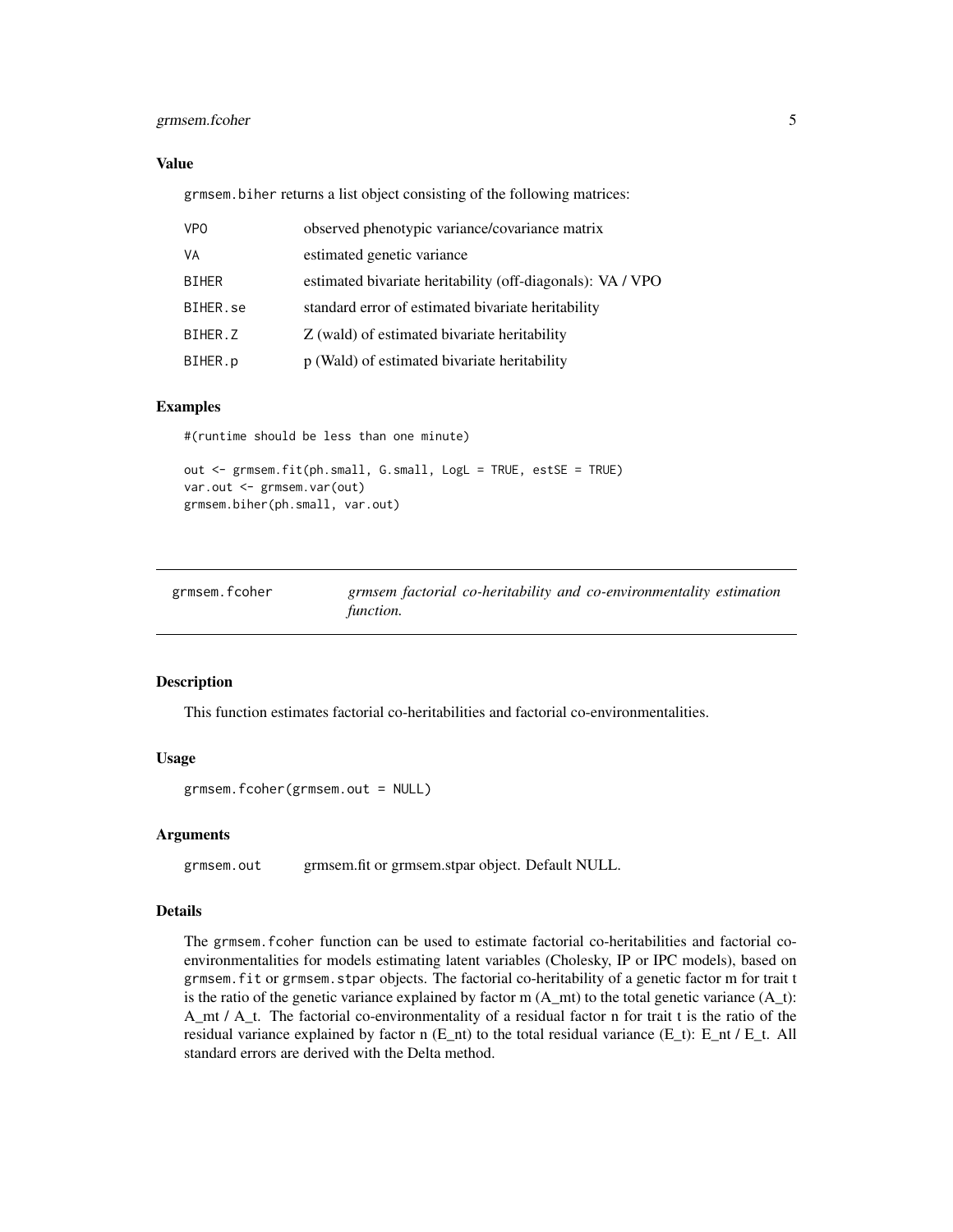## <span id="page-5-0"></span>Value

grmsem.fcoher returns an extended model.out dataframe, fcoher.model.out, with the following columns:

| label         | parameter label                                                      |
|---------------|----------------------------------------------------------------------|
| estimates     | estimated parameters                                                 |
| gradient      | gradient                                                             |
| se            | SE                                                                   |
| Ζ             | Z (Wald) of factor loading                                           |
| p             | p (Wald) of factor loading                                           |
| Vi            | squared factor loading, explained phenotypic variation by the factor |
| Vi.se         | SE of squared factor loading                                         |
| <b>FCOHER</b> | factorial co-heritability                                            |
| FCOHER.se     | SE of factorial co-heritability                                      |
| FCOHER.Z      | Z (wald) of factorial co-heritability                                |
| FCOHER.se     | p (Wald) of factorial co-heritability                                |
| <b>FCOENV</b> | factorial co-environmentality                                        |
| FCOENV.se     | SE of factorial co-environmentality                                  |
| FCOENV.Z      | Z (wald) of factorial co-environmentality                            |
| FCOENV.se     | p (Wald) of factorial co-environmentality                            |

## Examples

#(runtime should be less than one minute)

```
out <- grmsem.fit(ph.small, G.small, LogL = TRUE, estSE = TRUE)
grmsem.fcoher(out)
```
grmsem.fit *grmsem model fitting function*

## Description

This function fits a grmsem model.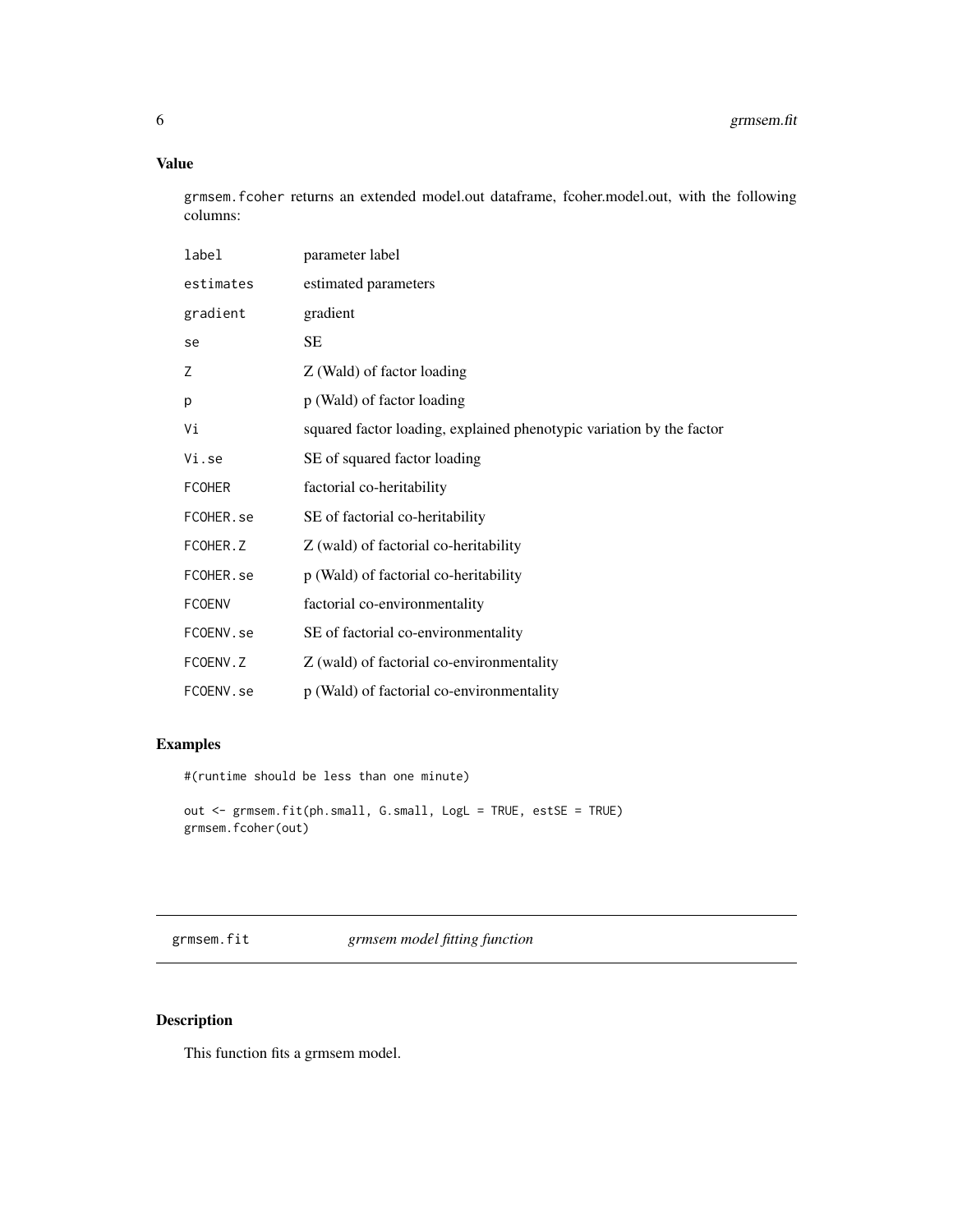## grmsem.fit 7

## Usage

```
grmsem.fit(
  ph,
  G,
  A.v.free = NULL,
  E.v.free = NULL,
  A.v.startval = NULL,
  E.v.startval = NULL,
  LogL = FALSE,
  estSE = FALSE,
  cores = 1,model = "Cholesky",
  compl.ph = FALSE,
  printest = FALSE,
  cluster = "PSOCK",
  optim = "optim",
  verbose = FALSE
\mathcal{L}
```
## Arguments

| ph           | phenotype file as R dataframe, even for single vectors (columns: k phenotypes,<br>rows: ni individuals in same order as G). No default. |
|--------------|-----------------------------------------------------------------------------------------------------------------------------------------|
| G            | GRM matrix as provided by the grm.input or grm.bin.input.R function. Use the<br>same order of individuals as in ph. No default.         |
| A.v.free     | vector of free parameters for genetic factor loadings (free:1, not-free:0). Default<br>NULL, all parameters are estimated.              |
| E.v.free     | vector of free parameters for residual factor loadings (free:1, not-free:0). Default<br>NULL, all parameters are estimated.             |
| A.v.startval | vector of starting values for genetic factor loadings. Default NULL, all starting<br>values are generated.                              |
| E.v.startval | vector of starting values for residual factor loadings. Default NULL, all starting<br>values are generated.                             |
| LogL         | estimation of the loglikelihood using optim BFGS (TRUE/FALSE). Default<br>FALSE.                                                        |
| estSE        | estimation of standard errors by recalculating the Hessian matrix. Default FALSE.                                                       |
| cores        | number of cores for multi-threaded calculations (numeric). Default 1.                                                                   |
| model        | grmsem model selection. Options: "Cholesky", "IP", "IPC", "DS". Default<br>"Cholesky".                                                  |
| compl.ph     | listwise complete observations across all phenotypes (all NA are excluded). De-<br>fault FALSE.                                         |
| printest     | print output of the model.fit function including estimates (printest.txt) that can<br>be used as starting values. Default FALSE.        |
| cluster      | cluster type. Options: "PSOCK", "FORK". Default "PSOCK".                                                                                |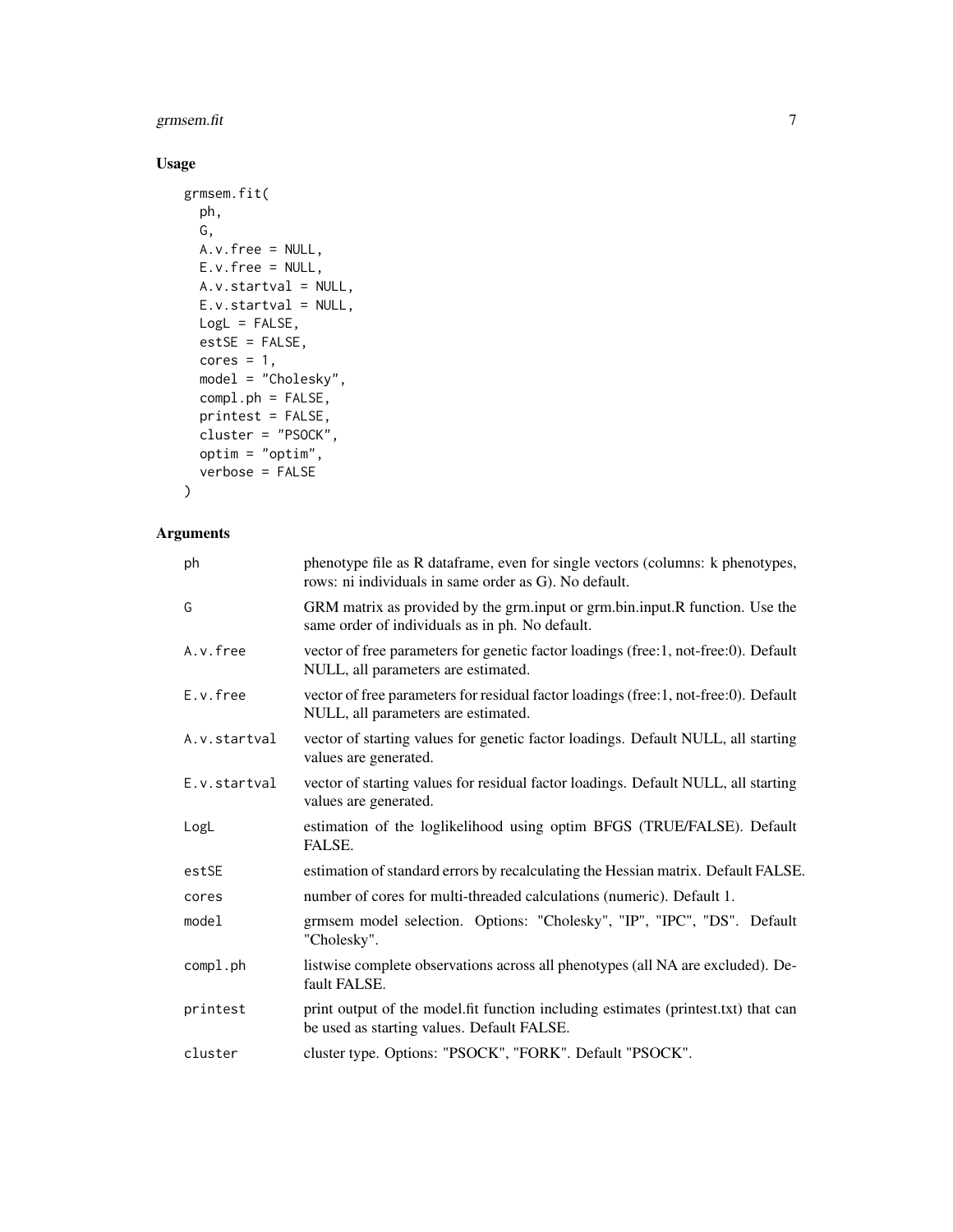| optim   | optimisation function from stats or optimParallel libraries. Options: "optim",<br>"optimParallel". Default "optim".                                                          |
|---------|------------------------------------------------------------------------------------------------------------------------------------------------------------------------------|
| verbose | additional model fit information: (i) phenotype vector, (ii) n of GRM and cor-<br>responding I matrix when data are missing, (iii) Hessian if est SE TRUE. Default<br>FALSE. |

### Details

grmsem models estimate genetic (A) and residual (E) variance/covariance of quantitative traits (AE model), where E in GRM-based methods can capture both, shared and unique residual influences. The estimation of parameters and their SEs is performed with the function grmsem. fit. Specifically, the loglikelihood is estimated with stats::optim and the BFGS (Broyden-Fletcher-Goldfarb-Shannon) approach and the variance/covariance matrix of estimated parameters with numDeriv::hessian. The statistical significance of estimated parameters is assessed using a Wald test, assuming multivariate normality.

grmsem.fit allows fitting different models describing the underlying multivariate genetic architecture of quantitative traits, as captured by a genetic-relationship-matrix (GRM), using structural equation modelling (SEM) techniques and a maximum likelihood approach. The user can fit multiple predefined model structures to the data. A Cholesky decomposition, Independent Pathway, and hybrid Independent Pathway/Cholesky models can be fitted by setting the model option to Cholesky, IP or IPC, respectively. In addition, the Cholesky model can be re-parametrised as Direct Symmetric model, estimating genetic and residual covariances directly, using the model option DS. Each model can be adapted by the user by setting free parameters (A.v.free and E.v.free options) and starting values (A.v.startval and E.v.startval options).

Input parameters are returned as model.in list object. Output from the maximum likelihood estimation is also given as list model. Fit and the fitted grmsem model with estimated parameters and SEs is returned as dataframe model.out. The returned grmsem.fit object can be used to estimate genetic and residual covariance and correlations (grmsem.var function), bivariate heritabilities (grmsem.biher function), and factorial co-heritabilities and co-environmentalities (grmsem.fcoher function). All estimated parameters of the fitted grmsem model can also be standardised using the function grmsem.stpar.

Listwise complete observations can be selected with the option compl. ph=TRUE. Otherwise, grmsem. fit fits, like GREML, all available data to the model with the default option compl.ph FALSE. Using the option LogL=FALSE, the user can check the model input parameters and formula without a maximum likelihood estimation. Using the option estSE=FALSE, the user can carry out a maximum likelihood estimation without the estimation of SEs for estimated parameters that require calculating the Hessian. Note that grmsem.fit should preferably be run in parallel, by setting the cores option to the required number of cores.

When grmsem. fit is called with LogL TRUE, the user will see also the iterations of the stats::optim loglikelihood estimation, which are not included in the exported grmsem.fit list object.

## Value

grmsem.fit returns a grmsem.fit list object consisting of:

| model.in | list of input parameters          |
|----------|-----------------------------------|
| formula  | matrix of the model specification |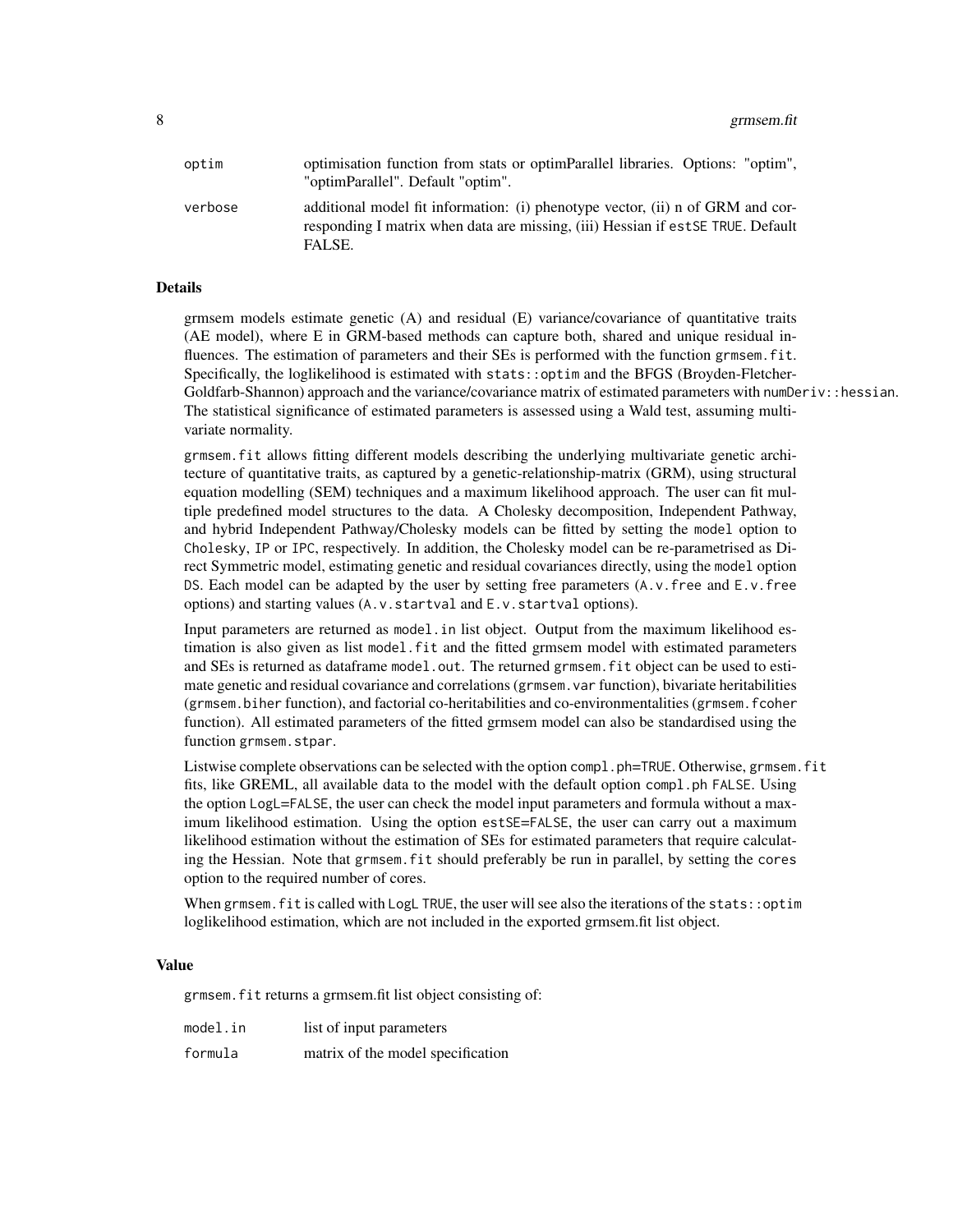| model.fit       | list output of the maximum likelihood estimation, if LogL TRUE                                                   |
|-----------------|------------------------------------------------------------------------------------------------------------------|
| model.out       | dataframe of fitted grmsem model with estimated parameters and SEs, if estSE<br><b>TRUE</b>                      |
| <b>VCOV</b>     | variance/covariance matrix                                                                                       |
| k               | number of phenotypes                                                                                             |
| n               | total number of observations across all phenotypes                                                               |
| n.obs           | number of observations per phenotype                                                                             |
| n.ind           | number of individuals with at least one phenotype                                                                |
| model           | type of grmsem model                                                                                             |
| ph.nms          | vector of phenotype names                                                                                        |
|                 | model.in list of input parameters:                                                                               |
| part            | a - genetic, e - residual parameters                                                                             |
| label           | parameter label                                                                                                  |
| value           | starting values                                                                                                  |
| freepar         | free parameters                                                                                                  |
|                 | model. fit list output of the maximum likelihood estimation:                                                     |
| optimisation    | output via optim()                                                                                               |
| estimates       | estimated parameters: factor loadings for 'Cholesky', 'IP' and 'IPC' models,<br>but variance components for 'DS' |
| LL              | loglikelihood                                                                                                    |
| calls           | optim() calls                                                                                                    |
| convergence     | optim() convergence                                                                                              |
| message         | optim() message                                                                                                  |
|                 | model.out data.frame of fitted grmsem model:                                                                     |
| label           | parameter label                                                                                                  |
| estimates       | estimated parameters                                                                                             |
| gradient        | gradient                                                                                                         |
| se              | <b>SE</b>                                                                                                        |
| Ζ               | $Z$ (Wald)                                                                                                       |
| р               | p (Wald)                                                                                                         |
| <b>Examples</b> |                                                                                                                  |

```
#Set up a Cholesky model: Model formula and total number of parameters
#ph.small is a trivariate phenotype file for 100 individuals in the same order as G.small
#nrow = 100, ncol = 3
#(runtime should be less than one minute)
out <- grmsem.fit(ph.small, G.small, LogL = FALSE, estSE = FALSE)
#Run a Cholesky model:
out <- grmsem.fit(ph.small, G.small, LogL = TRUE, estSE = TRUE)
```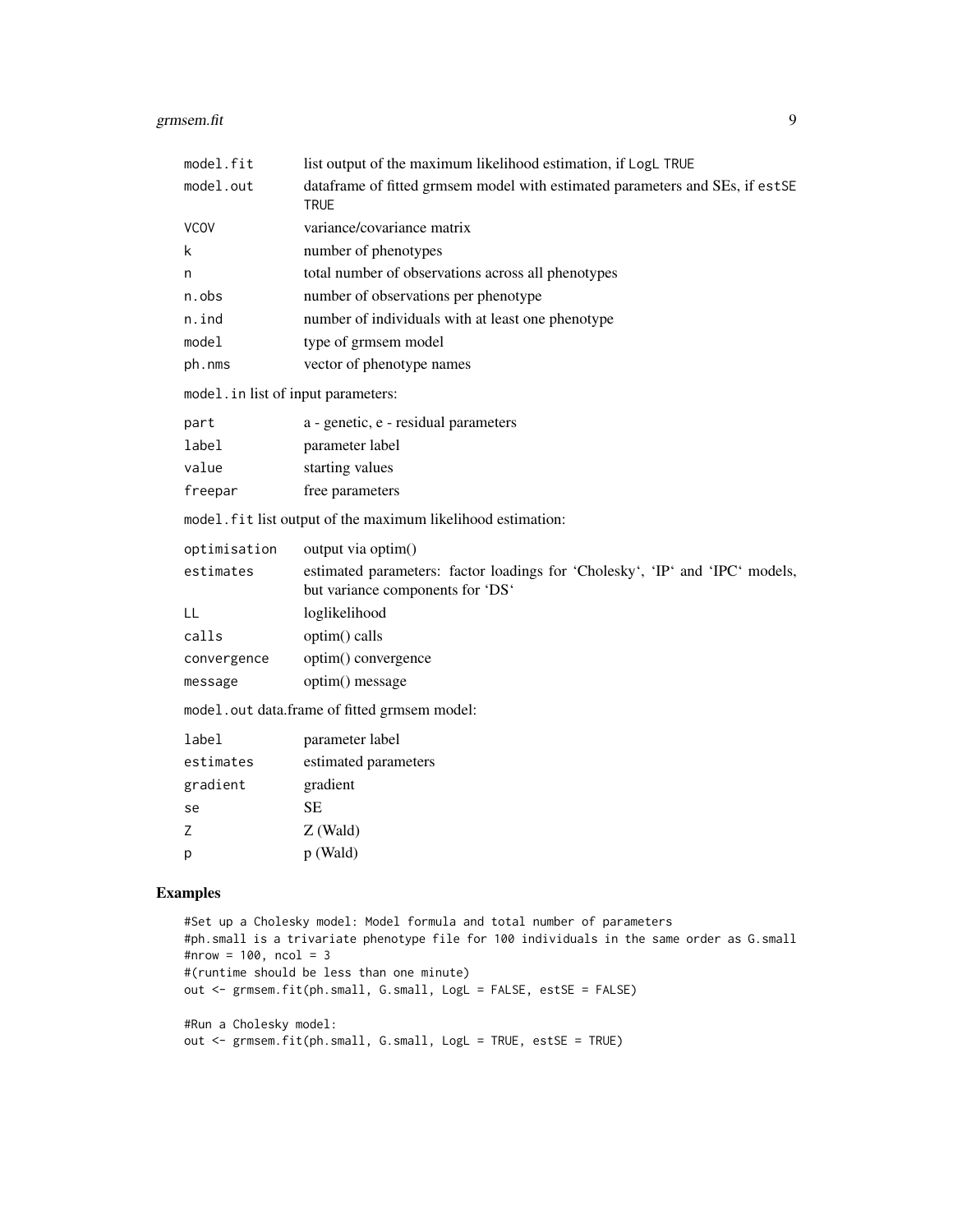<span id="page-9-0"></span>

## Description

This function estimates standardised parameters for a grmsem.fit object.

## Usage

```
grmsem.stpar(grmsem.out = NULL)
```
## Arguments

grmsem.out grmsem.fit object as provided by the grmsem.fit function. Default NULL.

### Details

grmsem.stpar standardises grmsem.fit estimates so that derived or estimated A and E variance components will add up to phenotypic unit variance. The SEs of standardised parameters are derived using the Jacobian matrix.

## Value

grmsem.stpar returns a list object consisting of:

| model.in                            | list of input parameters                                                                |  |
|-------------------------------------|-----------------------------------------------------------------------------------------|--|
| stand.model.out                     |                                                                                         |  |
|                                     | dataframe of fitted grmsem model with standardised parameters and SEs                   |  |
| stVCOV                              | standardised variance/covariance matrix                                                 |  |
| k                                   | number of phenotypes                                                                    |  |
| n                                   | total number of observations across all phenotypes                                      |  |
| model                               | type of grmsem model                                                                    |  |
| ph.nms                              | vector of phenotype names                                                               |  |
| model. in list of input parameters: |                                                                                         |  |
| part                                | a - genetic, e - residual parameters                                                    |  |
| label                               | parameter label                                                                         |  |
| value                               | starting values                                                                         |  |
| freepar                             | free parameters                                                                         |  |
|                                     | stand.model.out data.frame of fitted grmsem model with standardised parameters and SEs: |  |
| label                               | parameter label                                                                         |  |
| estimates                           | standardised estimated parameters                                                       |  |
| se                                  | SЕ                                                                                      |  |
| Z                                   | $Z$ (Wald)                                                                              |  |
| p                                   | $p$ (Wald)                                                                              |  |
|                                     |                                                                                         |  |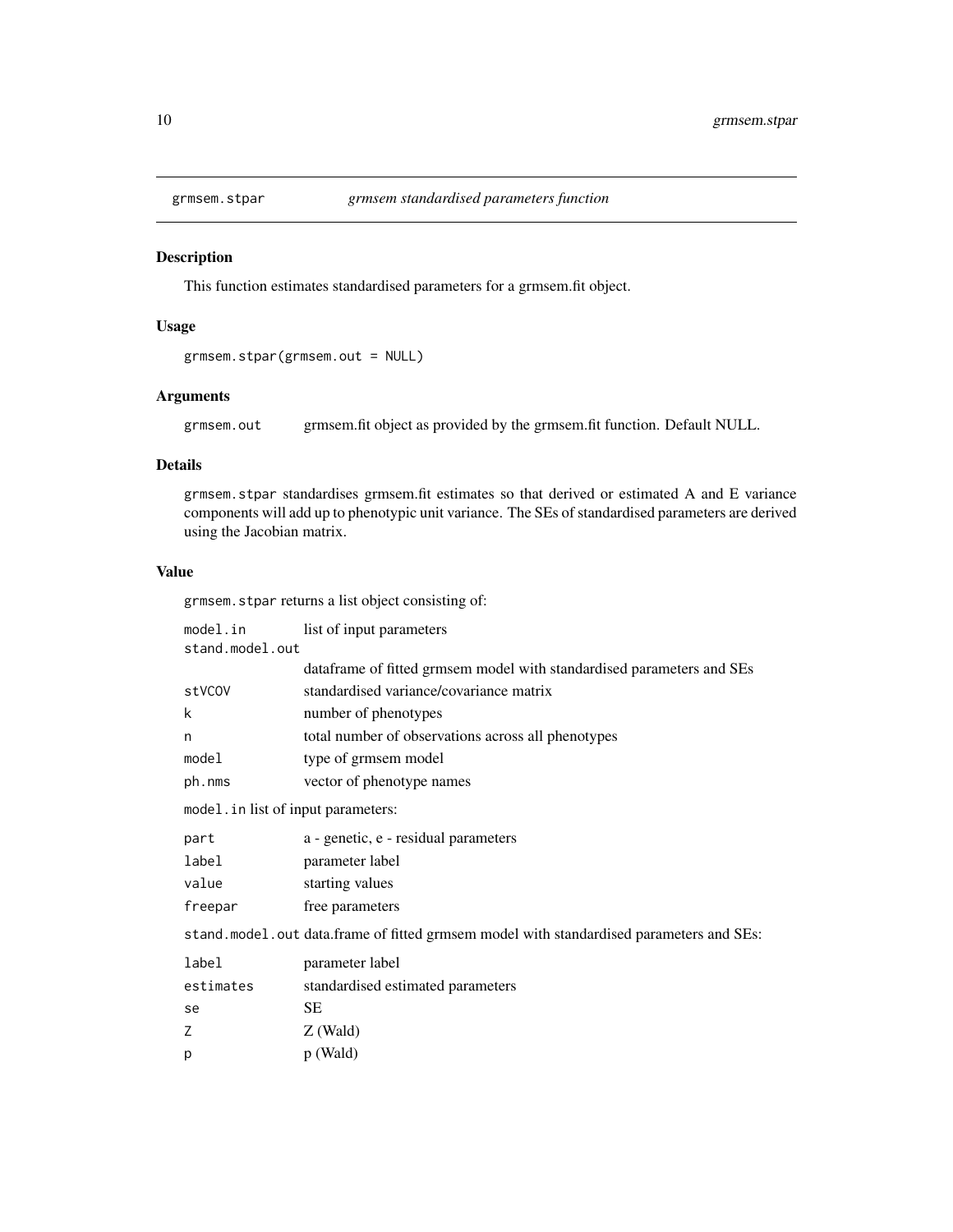## <span id="page-10-0"></span>grmsem.var 11

#### Examples

#(runtime should be less than one minute)

```
out <- grmsem.fit(ph.small, G.small, LogL = TRUE, estSE = TRUE)
stout <- grmsem.stpar(out)
print(stout)
```
grmsem.var *grmsem variance estimation function*

## Description

This function estimates genetic and residual variances, and genetic correlations.

## Usage

grmsem.var(grmsem.out = NULL)

#### Arguments

grmsem.out A grmsem.fit or grmsem.stpar object. Default NULL.

## Details

The grmsem.var function can be used to estimate genetic and residual covariance and correlations for DS, Cholesky, IP and IPC models, based on grmsem.fit or grmsem.stpar objects. For the latter, the diagonal elements of the VA output matrix detail the heritabilities. Except for directly estimated variance components using the DS model, all standard errors are derived with the Delta method.

#### Value

grmsem.var returns a list object consisting of the following matrices:

| VA        | estimated genetic variance                    |
|-----------|-----------------------------------------------|
| VA.se     | standard error of estimated genetic variance  |
| VE        | estimated residual variance                   |
| VE.se     | standard error of estimated residual variance |
| <b>VP</b> | estimated total phenotypic variance           |
| RG        | genetic correlation                           |
| RG.se     | standard error genetic correlation            |
| RE        | residual correlation                          |
| RG.se     | standard error residual correlation           |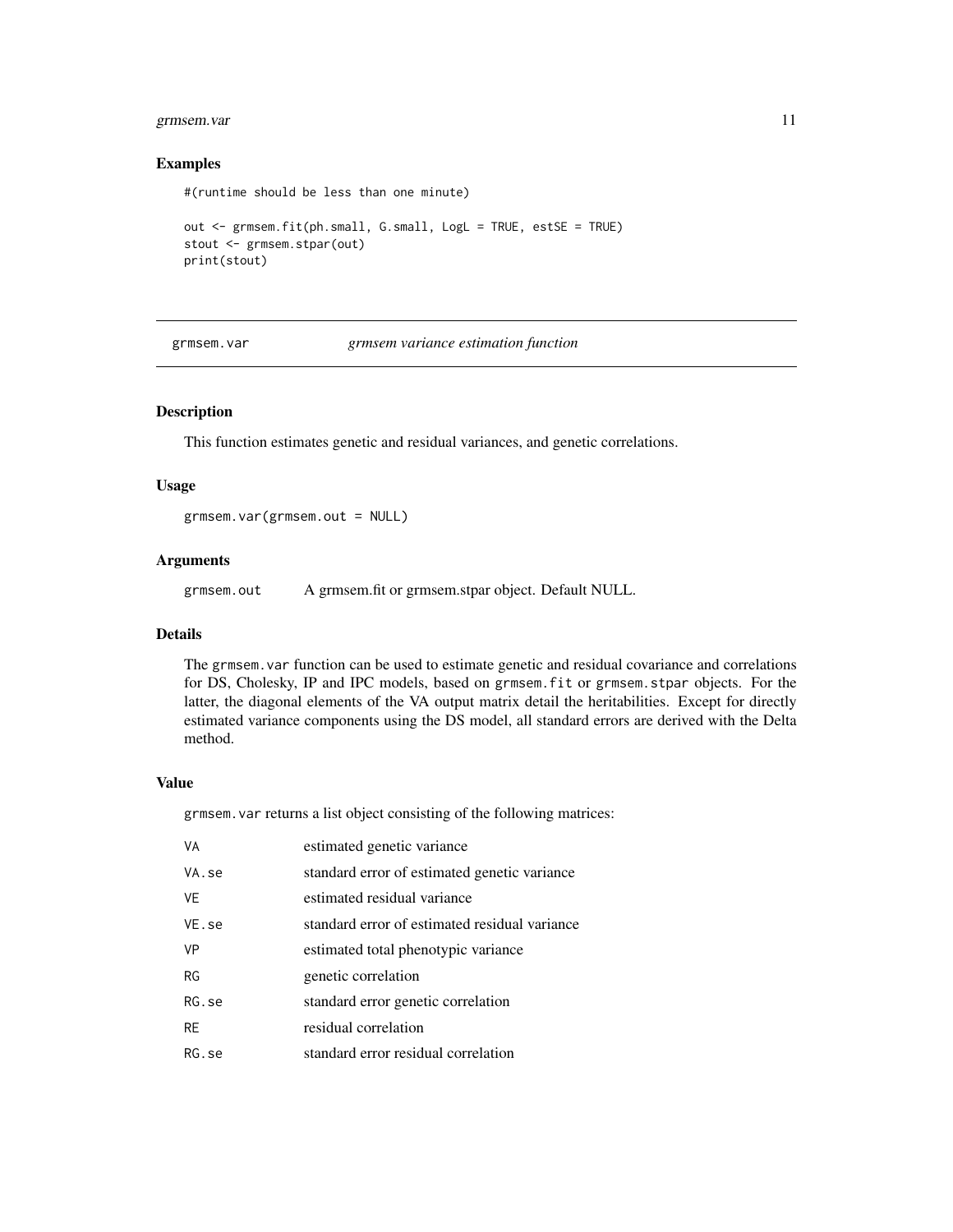## Examples

```
#(runtime should be less than one minute)
```

```
out <- grmsem.fit(ph.small, G.small, LogL = TRUE, estSE = TRUE)
var.out <- grmsem.var(out)
print(var.out)
```
ph.large *Phenotype data: large data set*

## Description

A large quad-variate data set was simulated assuming an underlying Cholesky model, with 5000 observations per trait and high polygenicity (5,000 SNPs per genetic factor). The data set is described in full in the vignette. Genetic and residual covariances ar assumed to be influenced by four independent genetic factors (A1, A2, A3 and A4, based on 5000 SNPs each) and four independent residual factors (E1, E2, E3 and E4), respectively.

## Usage

ph.large

## Format

A data frame with 5000 rows and 4 columns

Y1 trait one

Y2 trait two

Y3 trait three

Y4 trait four

ph.small *Phenotype data: small data set*

#### Description

A small tri-variate data set was simulated assuming an underlying Cholesky model, with 100 observations per trait and low polygenicity (150 SNPs per genetic factor). The data set is described in full in the vignette. Genetic and residual covariances are assumed to be influenced by three independent genetic factors (A1, A2 and A3, based on a 150 SNPs each) and three independent residual factors (E1, E2 and E3), respectively.

#### Usage

ph.small

<span id="page-11-0"></span>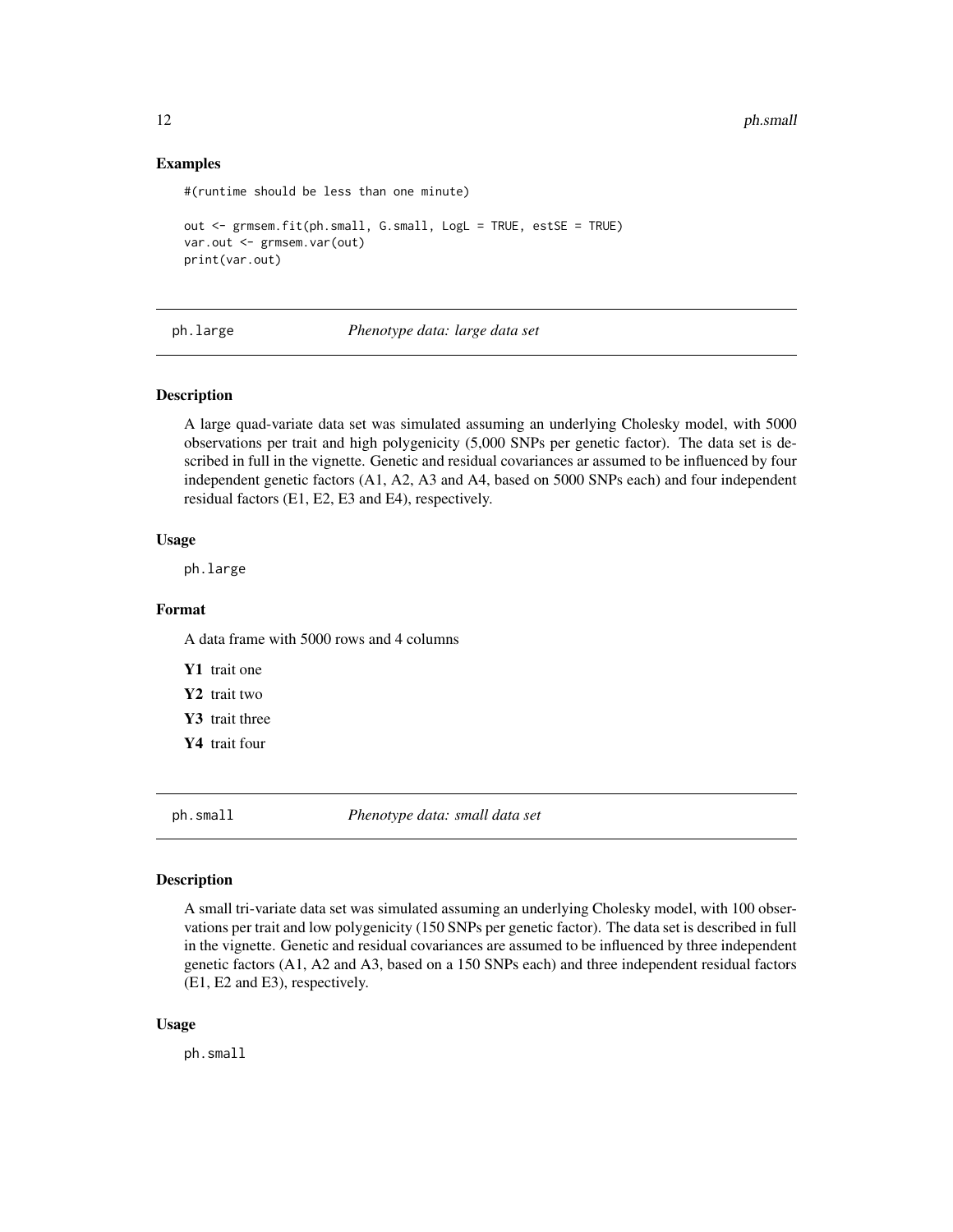#### ph.small 13

## Format

A data frame with 100 rows and 3 columns

- Y1 trait one
- Y2 trait two
- Y3 trait three